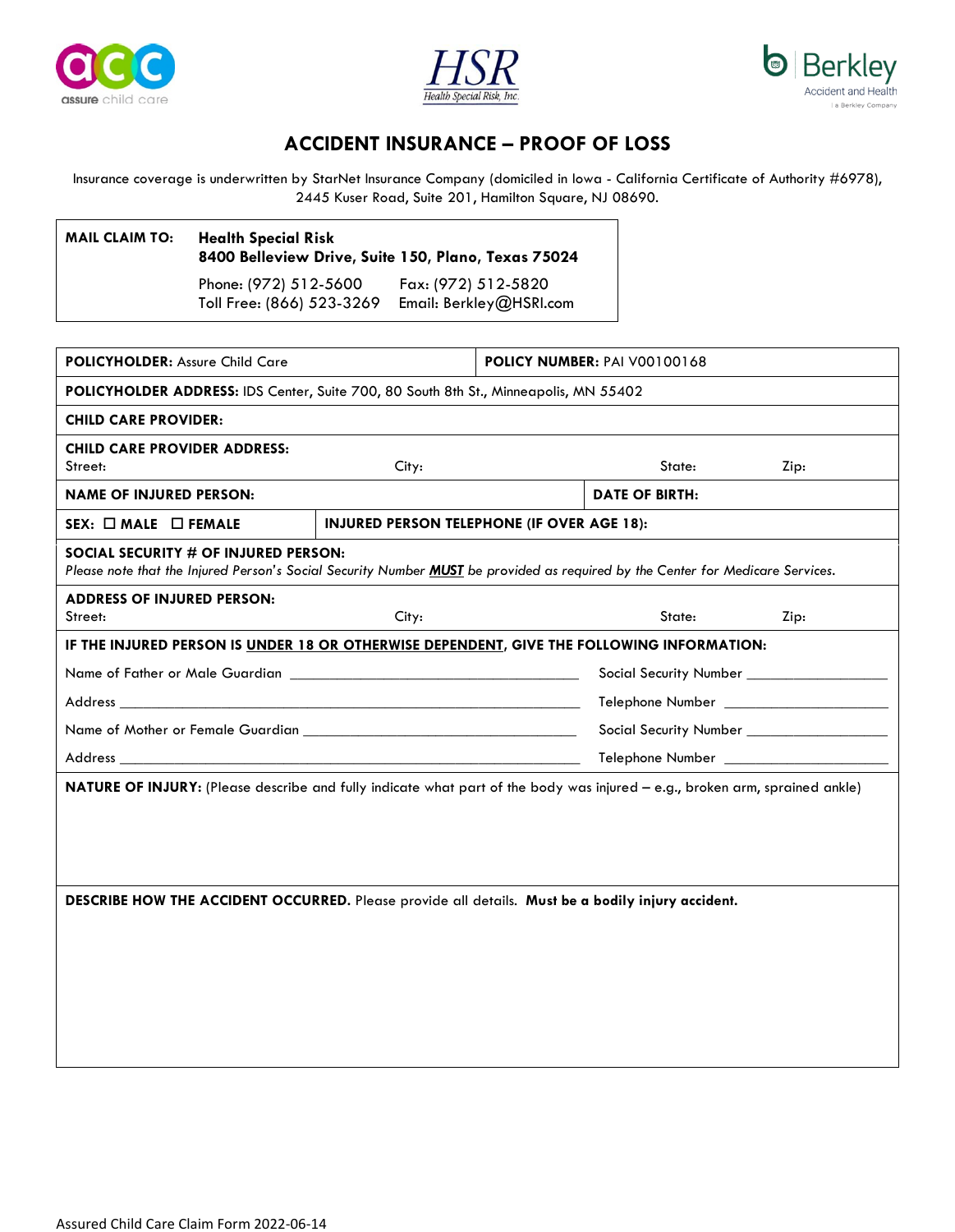| <b>DID ACCIDENT OCCUR:</b><br>While claimant was policyholder supervised? $\Box$ YES $\Box$ NO<br>During a policyholder sponsored activity? $\square$ YES $\square$ NO                                                                                                                                                                                                                                                                                                                                                                                                                                                                                                                                                                                                                                                                                      |                                                   |                  |                         |  |  |
|-------------------------------------------------------------------------------------------------------------------------------------------------------------------------------------------------------------------------------------------------------------------------------------------------------------------------------------------------------------------------------------------------------------------------------------------------------------------------------------------------------------------------------------------------------------------------------------------------------------------------------------------------------------------------------------------------------------------------------------------------------------------------------------------------------------------------------------------------------------|---------------------------------------------------|------------------|-------------------------|--|--|
|                                                                                                                                                                                                                                                                                                                                                                                                                                                                                                                                                                                                                                                                                                                                                                                                                                                             |                                                   |                  |                         |  |  |
|                                                                                                                                                                                                                                                                                                                                                                                                                                                                                                                                                                                                                                                                                                                                                                                                                                                             |                                                   |                  |                         |  |  |
| IS THE INJURED PERSON COVERED UNDER ANY OTHER HEALTH AND/OR ACCIDENT INSURANCE PLANS? □ YES □ NO                                                                                                                                                                                                                                                                                                                                                                                                                                                                                                                                                                                                                                                                                                                                                            |                                                   |                  |                         |  |  |
| IF YES, PLEASE PROVIDE THE FOLLOWING:                                                                                                                                                                                                                                                                                                                                                                                                                                                                                                                                                                                                                                                                                                                                                                                                                       |                                                   |                  |                         |  |  |
| Name of Other Insurance<br>Company(ies)                                                                                                                                                                                                                                                                                                                                                                                                                                                                                                                                                                                                                                                                                                                                                                                                                     | <b>Address of Other Insurance</b><br>Company(ies) | Policy Number(s) | Name of Policyholder(s) |  |  |
|                                                                                                                                                                                                                                                                                                                                                                                                                                                                                                                                                                                                                                                                                                                                                                                                                                                             |                                                   |                  |                         |  |  |
| AUTHORIZATION TO RELEASE MEDICAL INFORMATION: I hereby authorize any physician or medical practitioner, hospital,<br>other organization, institution, or person that has any medical records or knowledge of me or my family as diagnosis, treatment, and<br>prognosis regarding any physical, mental, drug or alcohol condition of any and all such information to be given to Berkley Group<br>Companies: Berkley Life and Health Insurance Company, StarNet Insurance Company, Acadia Insurance Company, Great Divide<br>Insurance Company, or its authorized Administrators or their legal representatives.                                                                                                                                                                                                                                             |                                                   |                  |                         |  |  |
| Any information obtained will not be released by the Company, except to persons or organizations performing business or legal<br>services in connection with my claim. A photocopy of this authorization shall be valid as the original and is valid for 24 months from<br>the date shown below (In CA, CT, GA, HI, MA, MN, NC, NJ, OH, and VA authorization shall be valid during the duration of the<br>claim). I understand that my authorized representative or I will receive a copy of this authorization upon request.                                                                                                                                                                                                                                                                                                                               |                                                   |                  |                         |  |  |
| DECLARATION: These statements are true and complete to the best of my knowledge.                                                                                                                                                                                                                                                                                                                                                                                                                                                                                                                                                                                                                                                                                                                                                                            |                                                   |                  |                         |  |  |
| Warning: Any person who knowingly presents a false or fraudulent claim for payment of a loss or benefit or knowingly presents<br>false information in an application for insurance is guilty of a crime and may be subject to fines and confinement in prison. FOR<br>RESIDENTS OF NEW YORK: Any person who knowingly and with intent to defraud any insurance company or other person files an<br>application for insurance or statement of claim containing any materially false information, or conceals for the purpose of<br>misleading, information concerning any fact material thereto, commits a fraudulent insurance act, which is a crime, and shall also be<br>subject to a civil penalty not to exceed five thousand dollars and the stated value of the claim for each such violation.<br>(Fraud language varies by state. Please see below.) |                                                   |                  |                         |  |  |
|                                                                                                                                                                                                                                                                                                                                                                                                                                                                                                                                                                                                                                                                                                                                                                                                                                                             |                                                   |                  |                         |  |  |
| Signature of Claimant or Authorized Person __________                                                                                                                                                                                                                                                                                                                                                                                                                                                                                                                                                                                                                                                                                                                                                                                                       |                                                   |                  | Date _________________  |  |  |

## **FRAUD WARNING**

**FOR RESIDENTS OF ALASKA:** A person who knowingly and with intent to injure, defraud, or deceive an insurance company files a claim containing false, incomplete, or misleading information may be prosecuted under state law.

FOR RESIDENTS OF ARIZONA: For your protection Arizona law requires the following statement to appear on this form. Any person who knowingly presents a false or fraudulent claim for payment of a loss is subject to criminal and civil penalties.

**FOR RESIDENTS OF CALIFORNIA:** For your protection California law requires the following to appear on this form**:** 

Any person who knowingly presents a false or fraudulent claim for the payment of a loss is guilty of a crime and may be subject to fines and confinement in state prison.

FOR RESIDENTS OF COLORADO: It is unlawful to knowingly provide false, incomplete, or misleading facts or information to an insurance company for the purpose of defrauding or attempting to defraud the company. Penalties may include imprisonment, fines, denial of insurance, and civil damages. Any insurance company or agent of an insurance company who knowingly provides false, incomplete, or misleading facts or information to a policyholder or claimant for the purpose of defrauding or attempting to defraud the policyholder or claimant with regard to a settlement or award payable from insurance proceeds shall be reported to the Colorado division of insurance within the department of regulatory agencies.